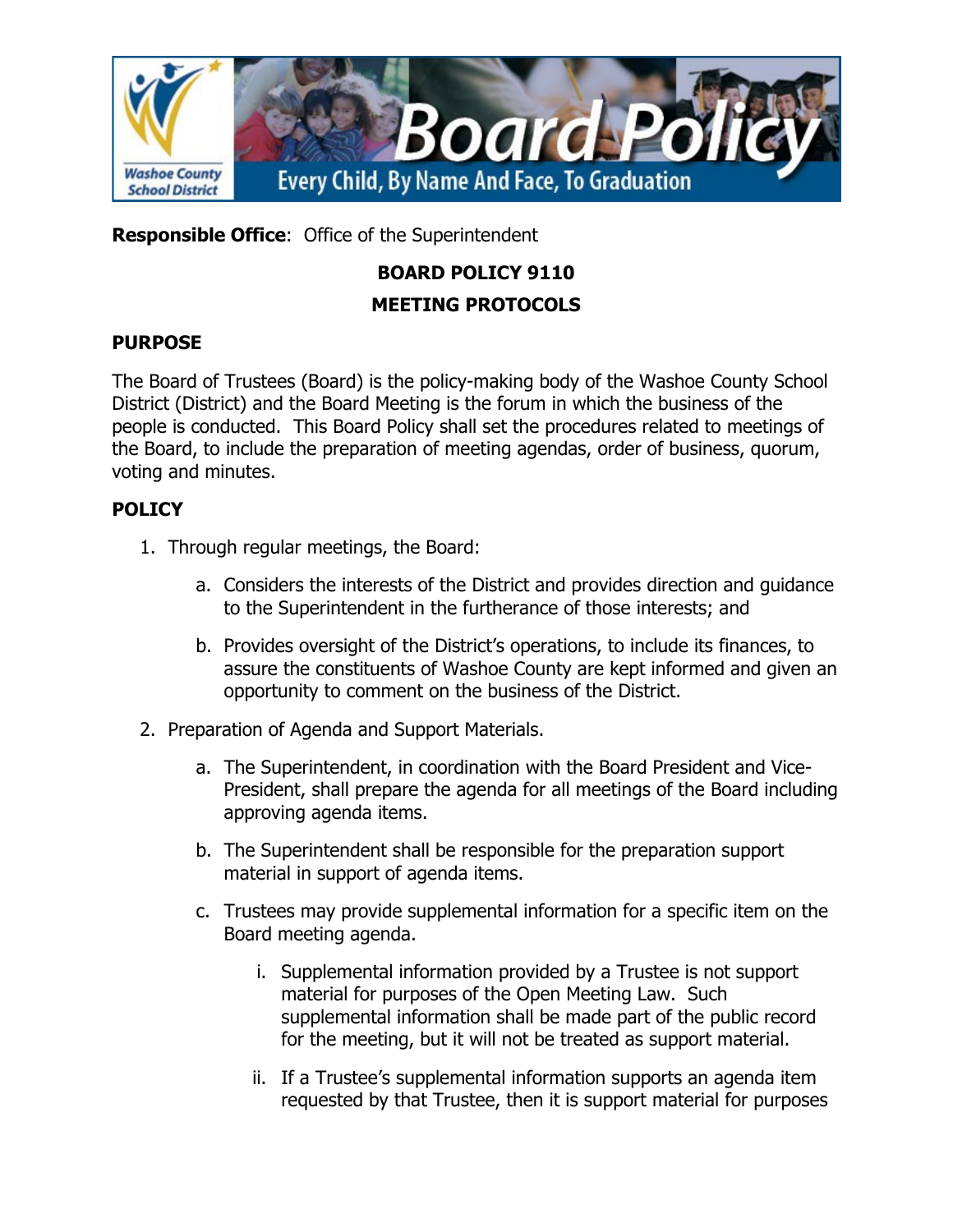of the Open Meeting Law. Such materials shall be made part of the public record, made available with the meeting packet, if possible, and shall be treated as support material.

iii. To provide adequate time for review of the material, the supplemental material shall be provided as soon as possible at or before the meeting. However, a Trustee may move to delay action on the item until the next regularly scheduled meeting in order to review the supplemental information and/or documents.

#### 3. Consent Agenda

- a. The consent agenda is used to recognize routine matters in an expeditious manner. Items that generally appear on the consent agenda include expenditures, contracts, and reports customarily approved by the Board without discussion and for items delegated to the Superintendent yet required by law or contract to be Board approved.
- b. A Trustee may request that an item be removed from the Consent Agenda for consideration, deliberation, and/or action separate from the other consent agenda items. The Board President or the acting chair retains discretion in deciding whether the item will be considered separately. A Trustee may move to remove an agenda item from the consent agenda to be considered separately.
- c. If a consent agenda item has already been deliberated before the Board, then two trustees are required to remove an item from the consent agenda for additional deliberation. If a debatable item appears on the consent agenda, the item may be removed at the request of a board member and inserted at an appropriate place on the agenda.
- 4. Formative Report Schedule
	- a. The Board's Formative Report Schedule of topics shall be set annually. It is the intention of the Board to plan and prioritize the agenda to focus on deliberation and policy approval related to District Values, Mission, Vision, Strategic Goals, and Balanced Governance Model Standards.
	- b. An attempt shall be made to focus the majority of the Board meeting agenda on goal progress checking rather than deliberation of operations and management topics. To ensure depth of deliberation, the Board agenda shall attempt to focus on no more than two (2) or three (3) substantive instructional topics per meeting.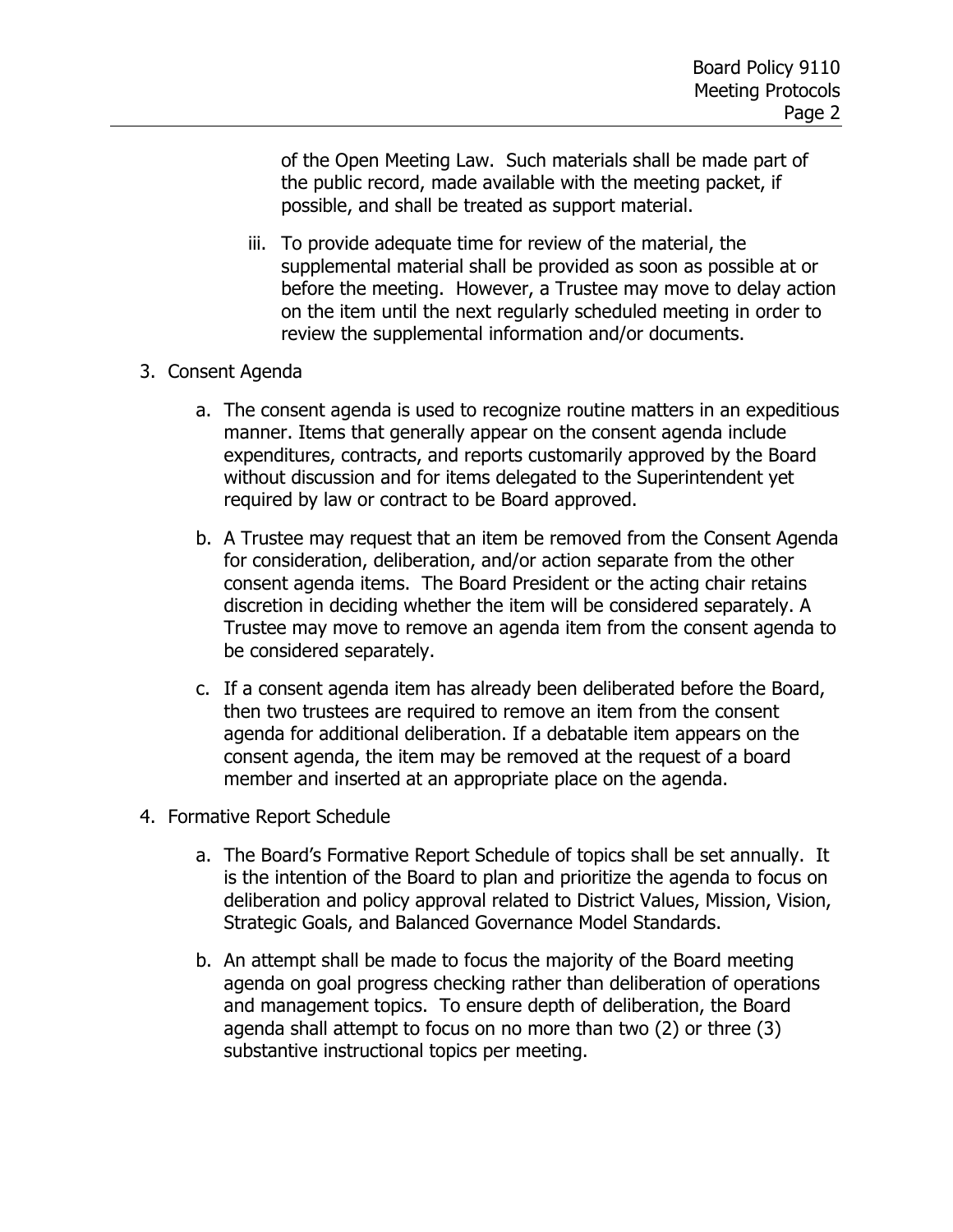- 5. Adding Agenda Items. A Trustee may request agenda items using the following process:
	- a. The Superintendent will attempt to answer Trustee inquiries and questions regarding policy and procedure prior to such inquiries and questions being submitted as an agenda item;
	- b. Agenda items must be requested to the Board President, who has discretion whether to add the agenda item to a future meeting;
	- c. If two Trustees request the same agenda item to the Board President, the Board President and Superintendent must add the agenda item to a future Board agenda in a timely fashion; and
	- d. The public shall not be allowed to place items on the agenda.
- 6. Prior to the posting dates of the agenda, draft of the agenda shall be prepared and submitted in a timely manner to the Superintendent, Board President, and Board Vice President for review and recommendation on consent agenda and action items. When possible, items placed on the agenda shall reference a Board Policy or the District Values, Mission, Vision, Strategic Goals, and Balanced Governance Model Standards unless the items appear on the consent portion of the agenda.
- 7. Meeting Conduct and Order of Business
	- a. All Board meetings shall be scheduled, noticed, and conducted in an orderly manner. The Board will function through regular meetings, work sessions, special meetings, and emergency meetings.
	- b. Trustees are expected to attend the Board meetings and are permitted to attend via electronic means, if necessary.
	- c. The Board shall meet regularly and at least, once a month. Special meetings of the Board shall be held at the call of the Board President, or upon written request of three Trustees. Upon the call of a special meeting of the Board, the Clerk must provide written notice to all members of the Board.
	- d. The Board President or Vice President may: take items on the agenda out of order, combine two or more agenda items for consideration, remove an item from the agenda, or delay discussion related to an item on the agenda at any time.
	- e. Meetings shall be managed by the Board President including time and place of the meeting. In the absence of the President, the Vice-President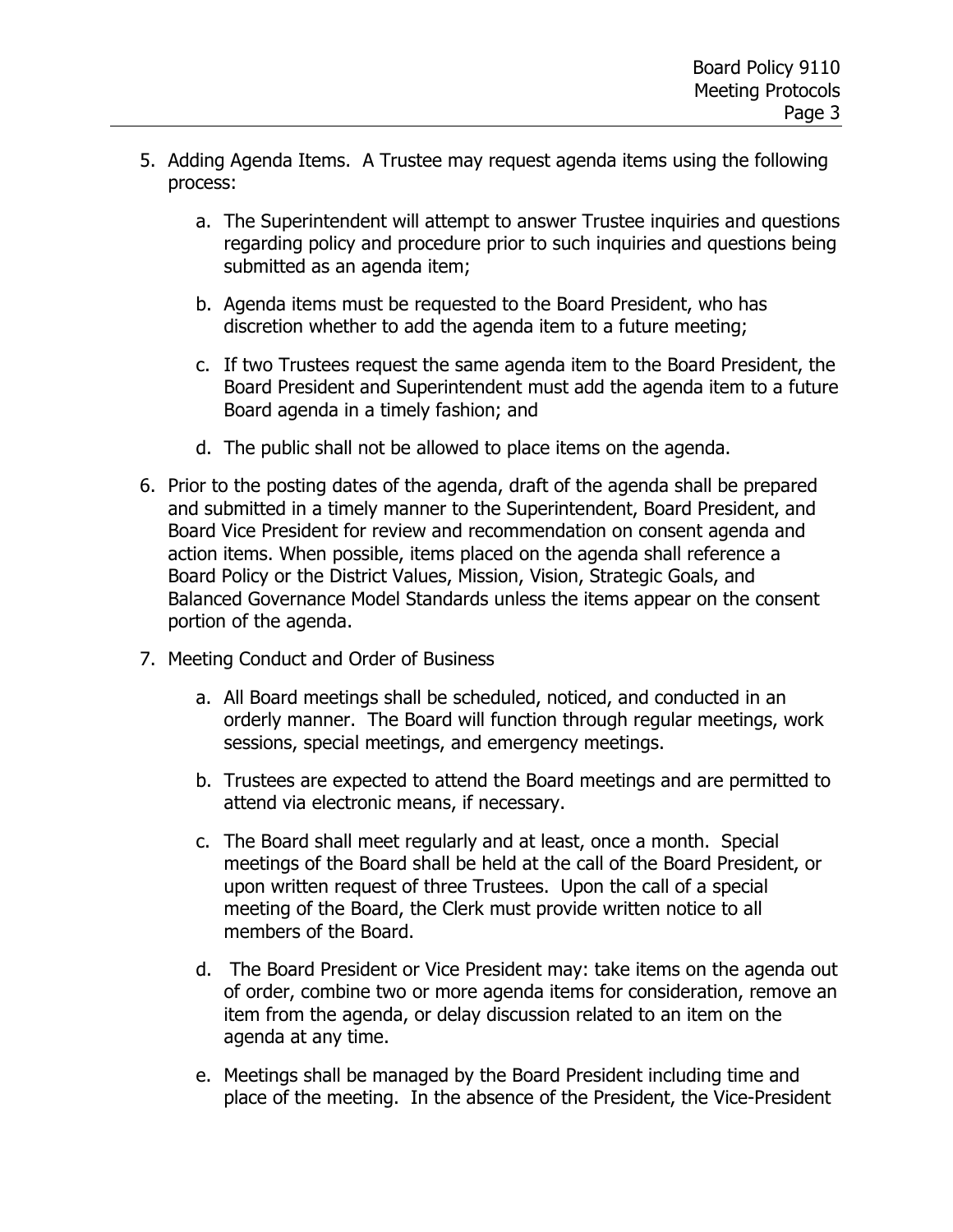shall manage the meeting. If both the President and Vice President are absent, the Clerk shall manage the meeting. When all officers are absent, but a quorum is present, the members present shall choose one from the group to manage the meeting.

- f. Voting
	- i. No action of the Board is valid unless approved by a majority of the entire Board.
	- ii. It is the duty of every member of the Board who has an opinion on an action item to vote.
	- iii. A Trustee may not approve, disapprove, vote, abstain, or otherwise act upon a matter: (a) Regarding which the public officer or employee has accepted a gift or loan; (b) In which the public officer or employee has a significant pecuniary interest; (c) Which would reasonably be affected by the public officer's or employee's commitment in a private capacity to the interests of another person; or (d) Which would reasonably be related to the nature of any representation or counseling that the public officer or employee provided to a private person for compensation before another agency within the immediately preceding year, provided such representation or counseling is permitted by NRS 281A.410, without disclosing the information to the Chair and other Trustees at the meeting prior to any discussion of the item. After disclosure, the Trustee shall participate fully in the item.
	- iv. A Trustee cannot be compelled to vote and must abstain from voting on an action item which the independence of judgment of a reasonable person in the Trustee's situation would be materially affected by: (a) The Trustee's acceptance of a gift or loan; (b) The Trustee's significant pecuniary interest; or (c) the Trustee's commitment in a private capacity to the interests of another person. If it is a Trustee's intention to abstain from voting on an item, such intention must be stated prior to any discussion on the item.

## 8. Regulation

a. The Board hereby directs the Superintendent to adopt an Administrative Regulation to implement and maintain the purpose of this Board Policy. The Superintendent shall include in the Administrative Regulation the following provisions: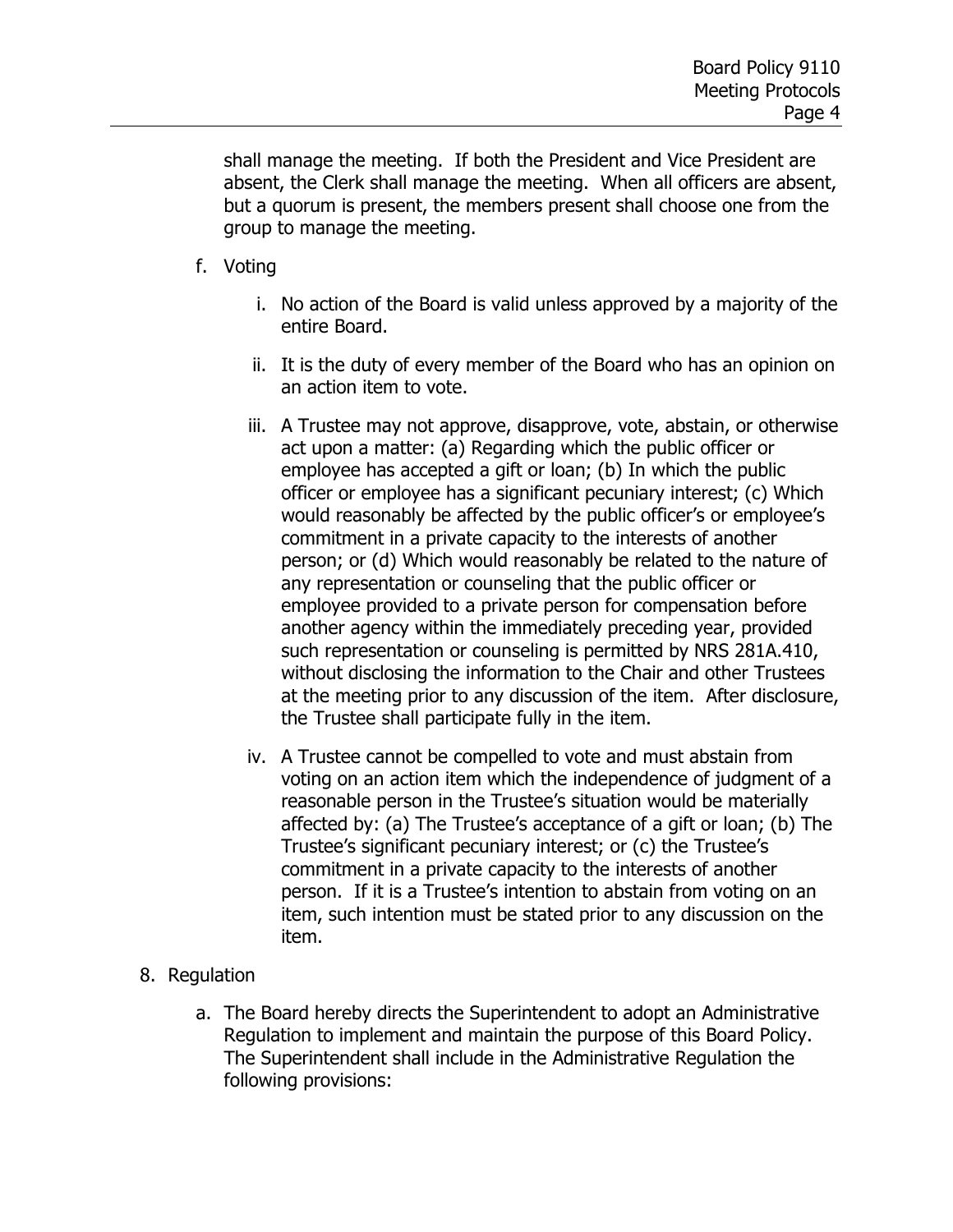- i. Timelines for submission of agenda items by Offices and Departments;
- ii. Timelines for submission of support material by Offices and Departments, while providing the necessary flexibility to permit late support material; and
- iii. Minutes, availability for inspection, drafts, and approval.

## **LEGAL REQUIREMENTS AND ASSOCIATED DOCUMENTS**

- 1. This Board Policy complies with Nevada Revised Statutes (NRS) and Nevada Administrative Code (NAC) to include:
	- a. Chapter 241, Local Administrative Organization, and specifically:
		- i. NRS 241.020, Meetings to be open and public; limitations on closure of meetings notice of meetings; copy of materials; exceptions;
		- ii. Nevada's "Open Meeting Law Manual";
	- b. Chapter 281A, Ethics in Government, and specifically:
		- i. NRS 281A.420, Requirements regarding disclosure of conflicts of interest and abstention from voting because of certain types of conflicts; effect of abstention on quorum and voting requirements; exceptions; and
	- c. Chapter 386, Local Administrative Organization, and specifically:
		- i. NRS 386.330, Meetings; Quorum.

## **REVISION HISTORY**

| Date       | <b>Revision</b> | Modification                                                                                           |
|------------|-----------------|--------------------------------------------------------------------------------------------------------|
| 5/13/2014  | 1.0             | Revised: Merged Board Policies 9015, 9016                                                              |
| 10/25/2016 | 2.0             | Revised: Align with Balanced Governance<br>Principals, formerly Board Policy 9101                      |
| 11/28/2017 | 3.0             | Revised: Establish protocols for Trustee<br>submission of supplementary information to<br>agenda items |